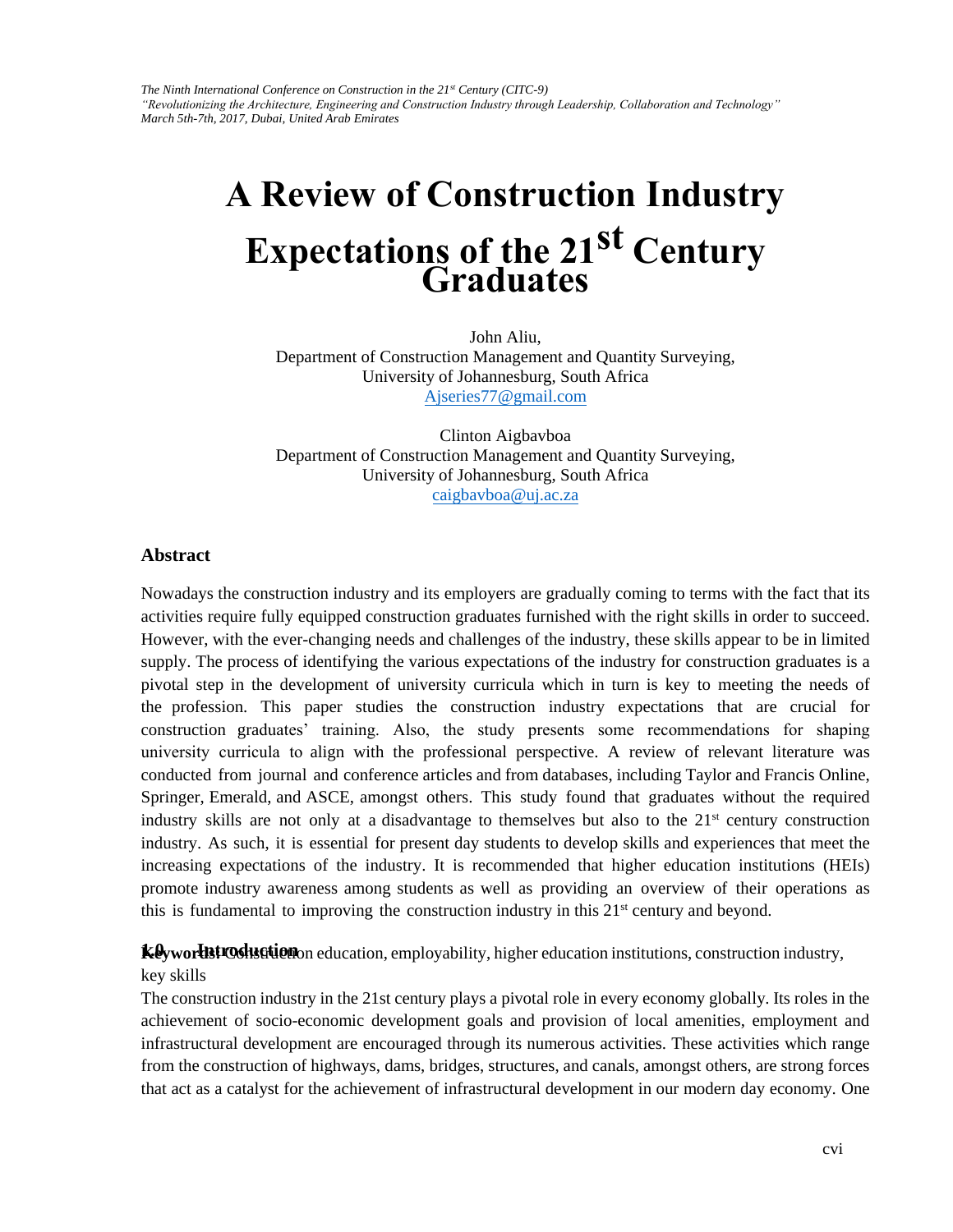of the characteristics of the construction industry is the mobilization and utilization of both human and material resources in the boosting of economic efficiency in areas such as infrastructural development, job creation and sustainability (Anaman & Osei-Amponsah, 2007). This implies that the industry relies heavily on well-equipped and highly skilled construction professionals for its functions, including infrastructure development, maintenance and all construction-related tasks. In the achievement of these various functions, there exists the growing concern with achieving the utmost satisfaction of clients which involves quality and timely project delivery from which stem various challenges confronting the construction industry in our present day. The construction profession, like other professions, upholds high principles with regard to professional ethics, service and practice (Ahn, Pearce & Kwon, 2012). These rules of ethics therefore increase the need for construction professionals to function effectively according to the standards and expectations of the industry. These needs and expectations therefore lead to the following questions: What are the construction industry's expectations/needs for the graduates of today? What are the prerequisite skills and attitudes that are required to enable graduates have a future in the industry?

The quest for improved results in construction activities has resulted in technical complexities, an increase in project scope and an astronomical increase in technological ideas, thereby increasing the industry's need for skilled graduates. Apart from being academically sound, the industry further requires graduates to be sufficiently furnished with the relevant abilities and competencies to meet its expectations and solve its increasing problems. Moreover, the present day industry employers require graduates who can exhibit confidence in communicative skills such as writing, reading and computing effectively; who have the ability to work effectively in a team when necessary; who can take quality decisions to enhance results; who possess good work principles; who proffer solutions for emerging problems as well as exhibiting confidence in taking responsibility, amongst others (Russell *et al.,* 2007; Archer & Davidson, 2008; Ariana, 2010; Ahn *et al.,* 2012). Consequently, Cox and King (2006) assert that the preparation of 21st century graduates for the rigors of the industry as well as their future success in their professions should be of paramount significance to HEIs. In as much as education is designed to cater for the holistic development of students and provide them with various opportunities to make them job ready, the present day industry seeks skilled graduates to handle its challenging and pressing issues.

Bennett (2002) argues that the industry employers are now seeking to employ construction graduates who are flexible and adaptable to further training in order to be conversant with the ever-changing needs of the industry. This, according to Gill and Lashine (2003), amplifies the call for a more complete approach in educational pedagogy to strike a balance between practicality and theory as well as aligning HEI's curricula with the industry requirements to encourage a new paradigm shift in construction education. Therefore, there is the urgent need for HEIs to promote the activities of the construction industry processes alongside improving its own curricula as well as presentation techniques in order to benefit the students as well as the future of the industry.

In the light of the various challenges impacting the present day construction industry, this paper determines the industry expectations of 21st century graduates. The paper starts out by examining the various roles of HEIs in equipping students for the challenges of the industry. This paper also reviews literature from various sources, including conference papers, journals and government reports, to highlight the concept of employability and it also hints at key skills that graduates of the  $21<sup>st</sup>$  century need to possess in order to meet the expectations of the industry. The present study was motivated by a desire to examine the current needs of the industry and the need for HEIs not only to develop graduates with the right skills, but also to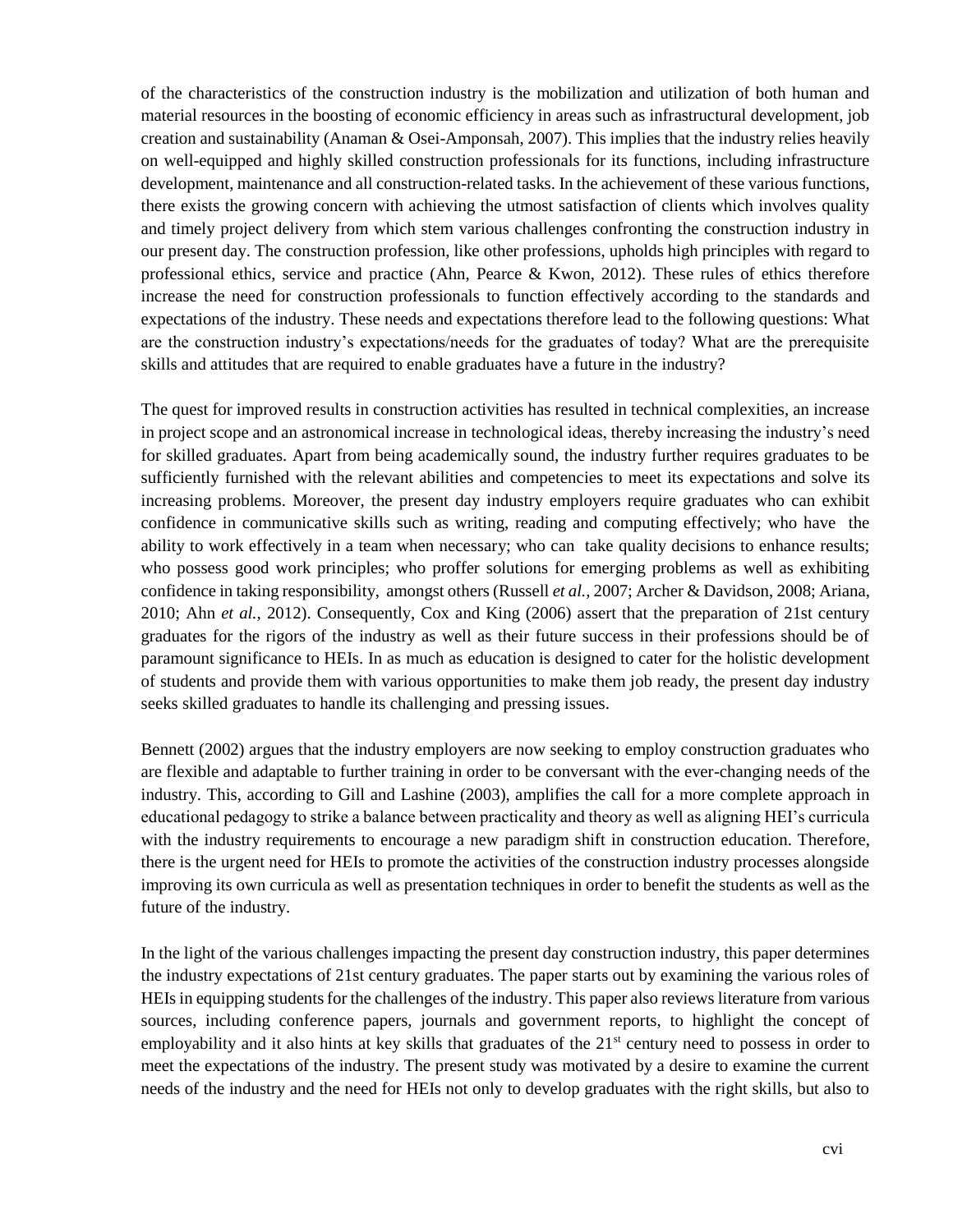provide them with timely updates on happenings in the industry and the latest requirements which the industry expects. The information garnered in this study is critical to the successful evaluation and modification of the HEI curricula in aligning its pedagogical content with the increasing industry expectations.

## **2.0 Literature Review**

## **2.1 The Roles of HEIs**

Generally, the importance of HEIs in enhancing the future industry workforce with the right skill set has earmarked it as a catalyst for economic growth. According to Ayarkwa *et al*., (2012), they are key centres that cater for the development and equipping of present day graduates and therefore their strengthening is key for economic prosperity among countries globally. Their functions in the areas of academic innovation and development further make them a pivotal player in the improvement of construction education. Generally, the primary role of HEIs is to produce graduates who will enter the construction industry with the right skills and mind set to solve industry problems (Mihail, 2006; Russel *et al.,* 2007; Sewell & Pool, 2007; Storen & Aamodt, 2010; Jackson & Chapman, 2012). It is well known that apart from training students, HEIs also serve as platforms for conducting quality and innovative research in various academic fields to increase the body of academic knowledge.

In addition, the HEIs need to sensitize themselves to the needs of the construction industry in order to produce quality graduates (Valo, 2000). This is necessary because in recent times, HEIs have been criticized by the industry employers for not preparing adequately skilled graduates who are capable of addressing the challenges faced by the construction industry as indicated by (Harpe, Radloff & Wyber, 2000). This resonates with the opinion expressed by Tomlinson (2012) who states that HEIs are primarily concerned with the theoretical aspect/pedagogy of construction education and there are not enough activities that encourage training among students. According to Omondi (2008), training is described as the conscious preparation of students by engaging them with relevant construction activities that improve their skills and knowledge that will enable them to thrive in the construction industry. It can also be described as an active pedagogical process that prepares students mentally to perform industry tasks required of them. This infers that training develops the skill set and competencies of students which can positively impact their career paths and choices as well as ensuring their industry readiness.

Furthermore, it is the responsibility of the HEI educators to encourage and motivate students to understand their importance to the future of the industry. This strategy, according to Hunter, Laursen & Seymour (2007) is instrumental in boosting their confidence and self-belief so that they can operate more effectively when called upon to perform industry tasks and solve industry-specific problems. Also, the educators should be at the forefront of integrating experiential learning approaches as this helps students gain insight into various professional ideologies (Cornellissen & Van Wyk, 2007). The involvement of these experiential approaches for students further improves their employability and increases their chances of meeting the expectations of the industry (Reid *et al.,* 2008). It can therefore be seen that the functions of higher institutions transcend the provision of quality education but also should include the provision of the right environment for students to garner/develop the right skills to meet the expectations of the construction industry (Jackson, 2016). This was reflected in a study by Ayarkwa *et al.,* (2012) which concludes that increasing numbers of graduates are currently unemployable as a result of inadequate skills to fit into the industry. This skills shortage has increased the pressure on HEIs which further necessitates that this study expounds further on understanding the concept of employability among graduates.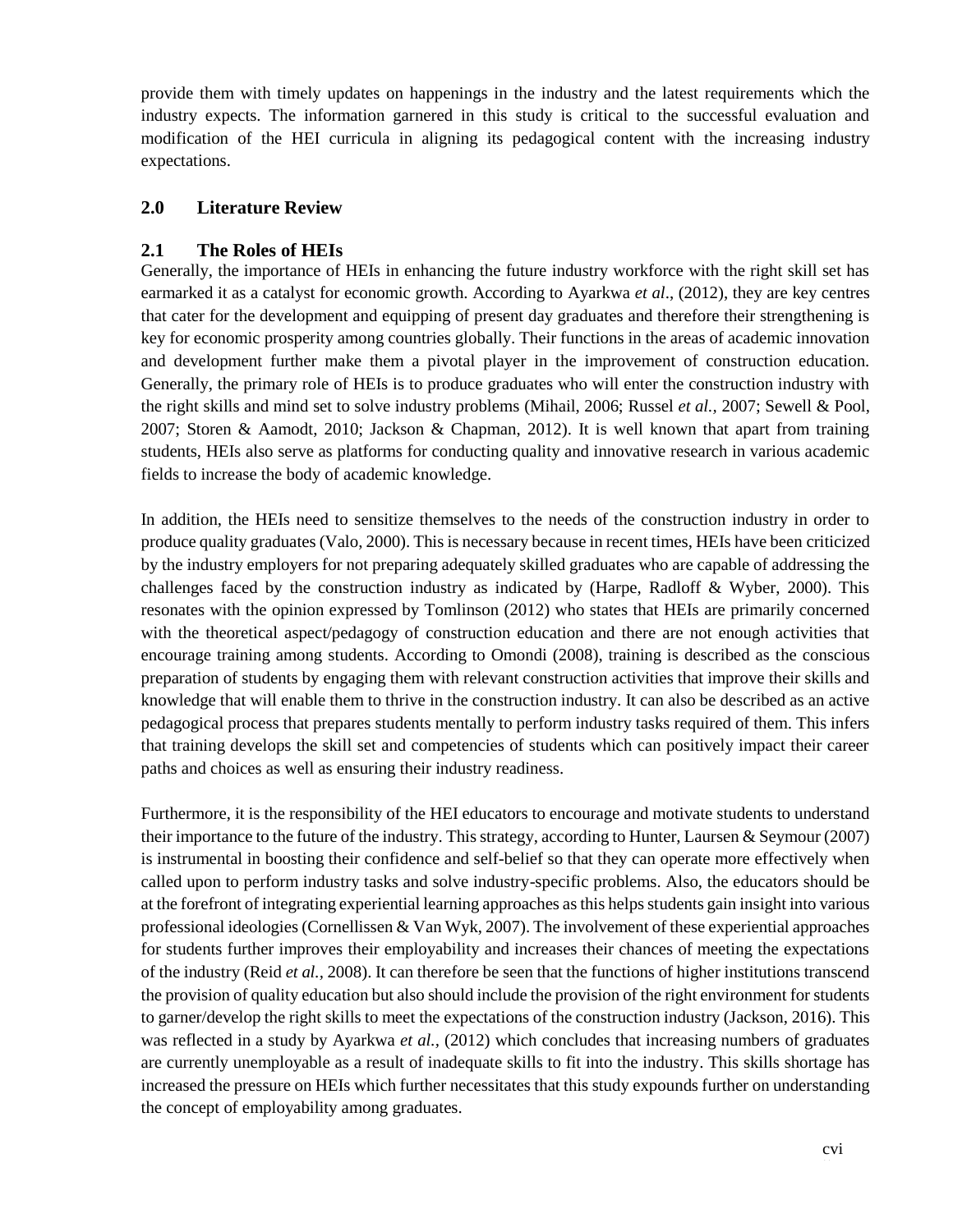#### **2.2 The concept of graduate employability**

From an examination of the above literatures, the main aim of HEIs is to improve the quality of graduates for the construction industry and, in the process, enhance their employability. The benefits of graduates' attaining this quality can bridge the various industry skill gaps and improve organizational productivity which helps to further develop today's economy. It is now widely known that graduates who are confident, dependable, technically sound and fully equipped with non-technical skills are better prepared for the industry and future success in their careers (Jackson, 2016). Increasing the employability of present-day graduates is increasingly significant as a result of the growing needs for a skilled workforce to meet the expectations of the construction industry. In HEIs today, the issue of graduate employability has gained much significance globally because of its importance to economic growth. It has become a driver for the sustainability of the construction industry which triggers the interest of various stakeholders such as the students, professional bodies, sponsors and higher institutions (O'Leary, 2016).

The term 'employability' is defined as a set of abilities, skills and attributes that makes an individual relevant in a specific field which will be beneficial to him- or herself, the industry and society at large (Moreland, 2006). This definition is similar to that of the Confederation of British Industry (CBI, 2009) that defines employability as a set of industry attributes, skills and prerequisite knowledge that graduates need to possess in order to be fully operational in the industry to achieve not only self-satisfaction, but also industry satisfaction. These definitions indicate that a graduate is more likely to be employable if possessing and exhibiting certain skills and abilities. Some of these skills may be natural or unique and some have to be developed by the HEIs to suit the needs of the industry. Rothwell and Arnold (2007) defined employability as the ability of one to utilize one's acquired skills to keep a job or to obtain a specific job one desires. These are the needed skills and knowledge that enable fresh graduates to contribute meaningfully to the growth of an organization or construction firm (Mason, Williams & Cranmer, 2009). This implies that possessing these skills and attitudes enables graduates to flourish in their endeavors and be valued by the industry professionals. The definition by Harvey (2001) states the concept of employability goes beyond just being employed, but rather focuses holistically on the development of the students' ability, which includes skills, to enable them to fit in to the industry after graduation. These skills could be transferable skills which focus on individual attributes which can be exhibited from one job to another as well as subject skills which are more career driven as they are required for one to succeed in one's career (Cox & King, 2006). According to Rae (2007), the employability of graduates is not the successful completion of a certain course or module, but rather the result of an encompassing learning experience which involves cumulative learning racked up over a period of time, through activities such as work experience, wider contextual learning and interaction with industry professionals.

The concept of employability relates to the overall skill set of a graduate. Rothwell, Herbert and Rothwell (2008) view the concept of employability in the context of students possessing a sound academic background, confidence to undertake various tasks in the industry as well as a knack for learning new ideas and innovations. Students possessing individual values such as honesty, time-management skills, selfconfidence, creative thinking and decision making were found to possess employability skills in the studies by Rae (2007). Being adaptable, having an entrepreneurship mindset, exhibiting analytical skills and accepting responsibilities are all key factors in the employability of a graduate, according to Billet (2011) and Bennett (2012). Another perspective of employability was further mentioned in a study by O'Leary (2016), which made reference to students possessing sound ethical values required for industry success.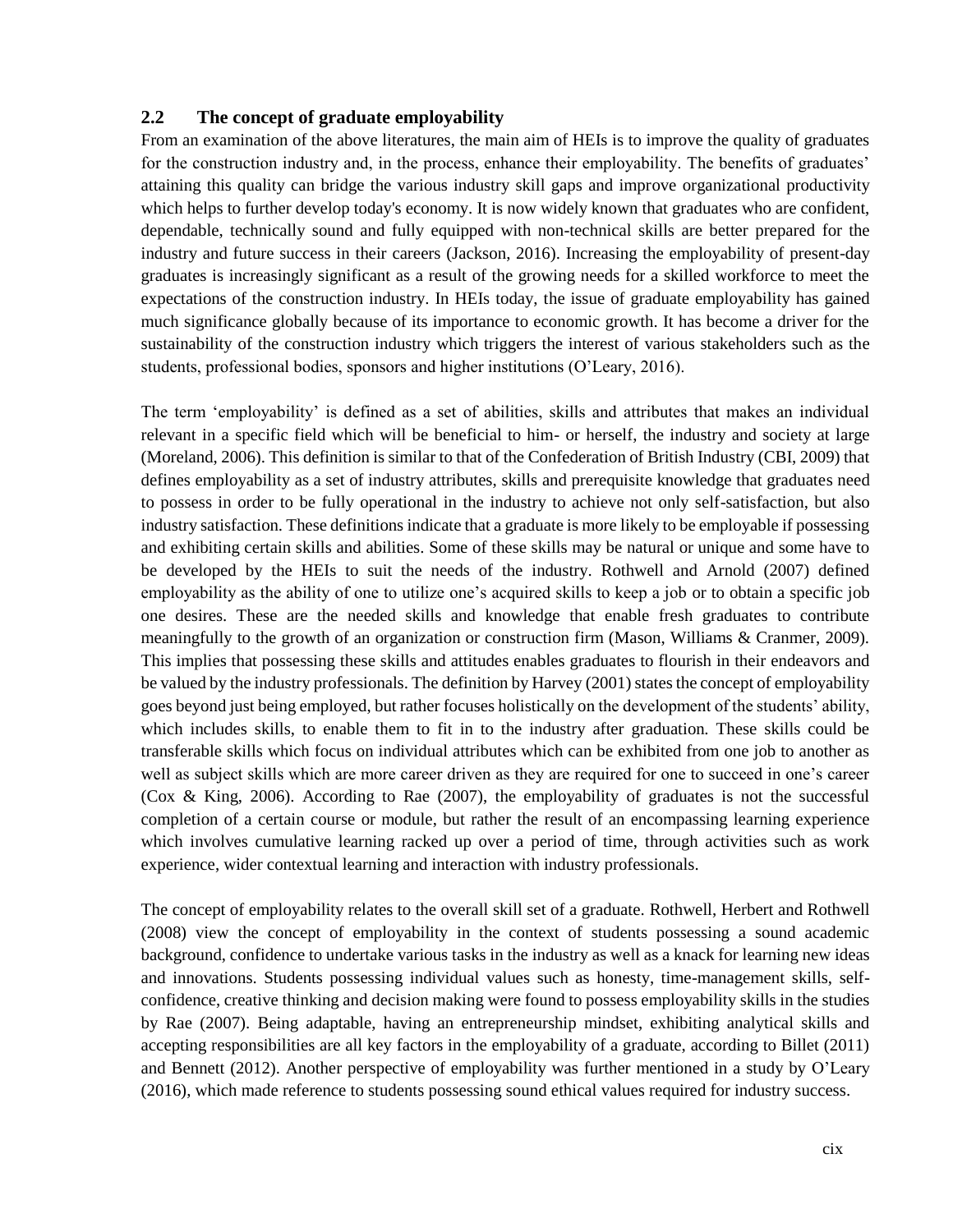## **3.0 Research Methodology**

The research was conducted by means of a distillation of extant literature published in conference papers, journals articles and government reports in reviewing the industry needs and expectations of present day graduates. In order to achieve this, extensive literature searches were carried out over several weeks in July and August 2016, covering the major academic databases including Emerald, Science Direct, ISI Web of Knowledge, Academic Search Complete, EBSCO, and GoogleScholar. Articles spanning a ten-year period from 2006 to 2016 were included based on their relation to the subject. Keywords and phrases including 'construction education', 'employability', 'higher education institutions', 'construction industry' and 'key skills' were used in the search. Common themes which emerged from thematic analysis were identified and are presented as follows. The paper also looks at the possession of key employability skills required by 21st century graduates ahead of working in the industry as well as literature on improving construction education for the future.

## **4.0 General Employability Skills for 21st Century Graduates**

The construction industry is fast becoming global and to be successful in such a competitive sector, the industry has higher expectations of 21st century graduates than ever before. This globalization has led to the roles of graduates going beyond the orthodox functions of just filling job vacancies to having an insight into many industry front-end services, including new management initiatives and varying contractual delivery schemes. The industry of today now requires graduates with a broader knowledge of various construction elements including its methods, systems, materials, planning, and scheduling, amongst others (Russel *et al*., 2007). According to Arain (2013), the industry of today is in dire need of construction graduates with a good foundation in construction principles who are able to handle and oversee construction projects. They are further required to have ample industry experience, leadership abilities as well as the ability to contribute meaningfully to design in improving the built environment (Russel *et al*., 2007; Arain, 2013). What follows are a number of employability skills which the present day industry expects graduates to possess in order to function effectively while meeting with its needs.

#### **Personal values/skills**

It is important that all construction graduates, irrespective of their job experience or academic achievement, have these traits and values. Having these values is essential to enhancing productivity in the industry as well as building good relationships with other industry professionals. These traits and values include commitment, loyalty, honesty, general attitude, self-esteem, reliability, punctuality, genuineness, cleanliness and enthusiasm (Rawlins & Marasini, 2011; Finch *et al.,* 2013; Lievens & Sackett, 2012).

#### **Communication skills**

Present day graduates today must be effective communicators. They must be able to effectively express their ideas clearly and confidently to others. They must also be good readers, active listeners and quick thinkers as most of the information needed to carry out their duties will come from verbal interactions or in written form (Archer & Davidson, 2008; Samavedham & Ragupathi, 2008; Ariana, 2010; Ahn *et al.,* 2012).

#### **Problem solving skills**

It is very important for present-day graduates to display creativity and practicality as well as logical reasoning in deciphering solutions to arising industry problems. In addition, it is the generation of quality ideas to proffer solutions to industry challenges as well as utilizing mathematical principles in solving problems (Washer 2007; Kilgour & Koslow 2009; Wickramasinghe & Perera, 2010; Finch *et al.,* 2013;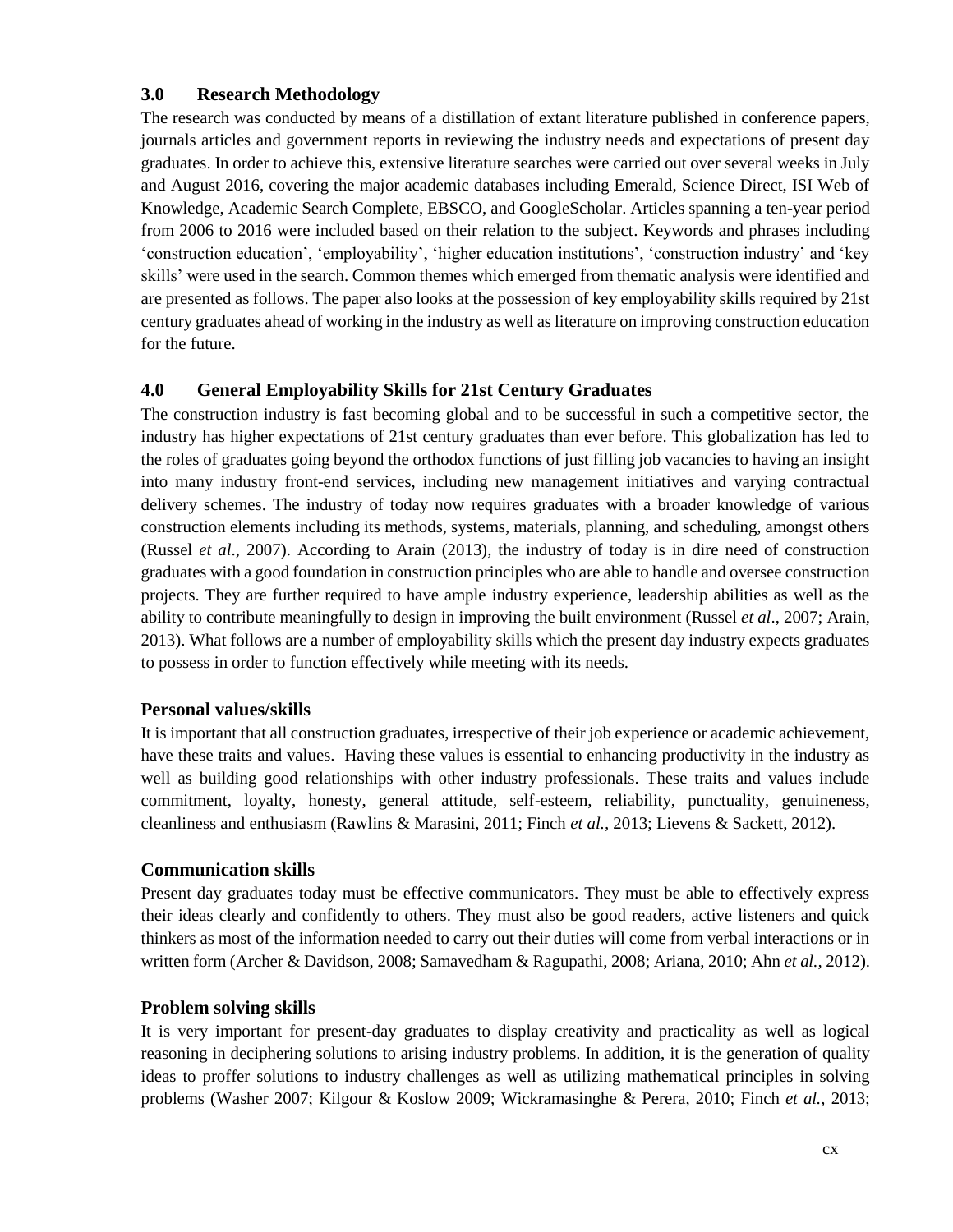## **Teamwork skills**

The ability to work independently and in a team as well, as awareness of one's own role in a team are key skills required of present-day graduates. These skills are essential in helping them work effectively in industry set-ups and committees in order to complete tasks timeously (Washer, 2007; Samavedham & Ragupathi, 2008).

#### **Initiative, enterprise and adaptability skills**

The 21st century graduates are required to be adaptable to varying situations, given the unpredictable nature of the industry. They should be able to adapt to new technologies and innovations as well as developing a strategic vision (Samavedham & Ragupathi, 2008; Rawlins & Marasini, 2011; Ahn *et al*., 2012).

## **Planning and organising skills**

It is of paramount importance for construction graduates to be able to establish priorities. The ability to strike a balance between several responsibilities and executing tasks successfully through a scale of preference is an industry expectation graduates. They must also possess the ability to organise themselves to work effectively to achieve set tasks, be resourceful and establish achievable goals (Rawlins & Marasini, 2011; Jackson & Chapman, 2012).

## **Technical skills**

The construction industry today requires graduates with a considerable knowledge of the various construction principles, ethics and operations. This skill gives graduates an edge as they are able to fit into the world of work with relative ease (Ayarkwa *et al.,* 2012; Jackson & Chapman, 2012, Arain, 2013).

# **Leadership skills**

Present day industry demand graduates who can exhibit key leadership traits such as confidence, teamwork ability and taking the initiative. They should be able to encourage and motivate team members to focus on achieving goals, take responsibility for actions and participate in and facilitate necessary changes to bring about improvements (Cox *et al*., 2009; Muller & Turner, 2010; Conrad & Newberry, 2012).

#### **Technology skills**

With technological trends on the rise in the construction industry, industry employers are seeking graduates who possess the ability to use technology to perform their industry functions effectively. Present-day graduates are further required to have basic computer knowledge, be willing to upgrade technology skills seasonally and be open to learning new and evolving technologies (Christodoulou, 2004; Russell *et al*., 2007; Arain 2010; Archer & Davidson, 2008; Ahn *et al.,* 2012).

# **5.0 Improving construction education for the future**

With the global population continually on the rise, the importance of factors such as energy use, sustainable practices and infrastructural development, amongst others, has also increased significantly in recent times (Russel *et al.,* 2007). In dealing with these population pressures, the role of construction graduates in the conceptualizing, designing, building and operating of systems to meet with these societal needs has become vital. This has increased the need for improved construction education as graduates must be adequately skilled to develop the built environment and meet the needs of the industry (Russel *et al.,* 2007). It is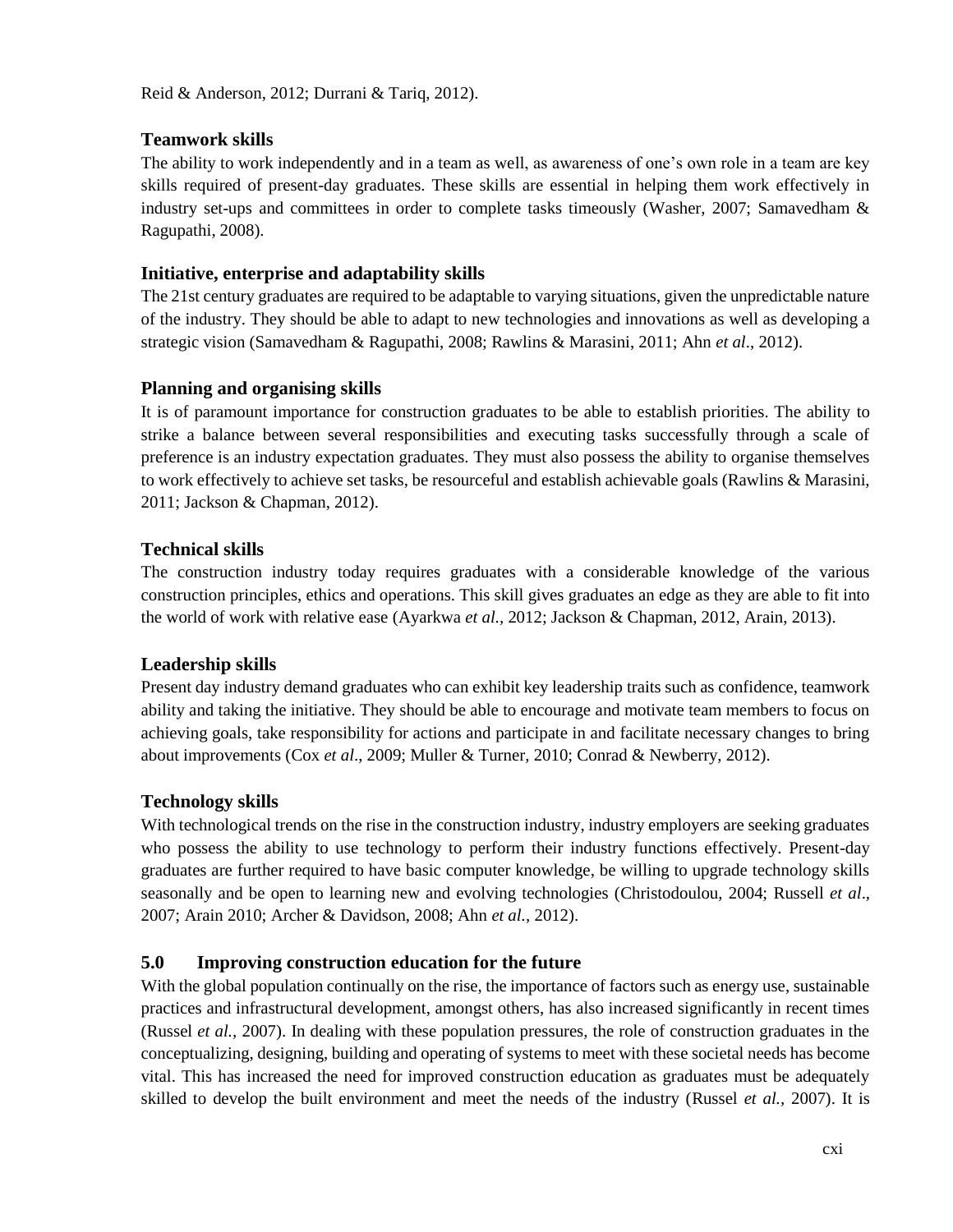therefore role of the HEIs to provide holistic construction education that fuses theoretical knowledge and practicality to ensure graduates' effectiveness in the industry today and beyond (Hamdan *et al.,* 2011). This action by HEIs will help graduates to employ analytical and problem-solving skills in meeting industry needs which will not be dealt with by merely providing lecture-note solutions to industry problems. In this regard, it is a paramount task for HEIs to re-visit the content and concepts of the teaching curriculum to enhance learning for students.

There is also the need for more management-based courses in HEI curricula to further prepare graduates for on-site leadership roles in the industry and its various operations. These courses should be aimed at training construction graduates to become future project managers who will be responsible for effectively utilizing resources to achieve timeous results while adhering to project specifications (Arain, 2013). Apart from these courses, there is the need for HEIs to constantly provide industry overviews to bolster construction education for students as well as providing case studies as an integral part of teaching experience. Through these industry overviews provided, 21st century construction graduates will understand the functions and responsibilities of contractors, sub-contractors, clients, designers, draftsmen and other construction professionals. These measures are necessary because after graduation, construction graduates are saddled with the responsibility of practising their profession as well as striving to improve the industry productivity and competitiveness.

In further improving construction education to meet the industry needs, there is the need for HEIs to tap into the wealth of knowledge from the industry professionals by improving their collaboration with the industry (Turhan & Akman 2013). Through this collaboration, students could benefit from industry activities through industrial attachment which increases the career success of construction graduates. These opportunities further provide the graduates with prior industry knowledge as the shock of transition from the lecture room to the world of work is reduced. Another benefit of collaboration is that students could benefit from industry/HEIs mentorship forums which would enrich both students and the industry as well. In summary, graduates are to be fully equipped with the right skills, ideas and innovative concepts to meet industry needs as they are the future of the construction industry.

#### **6.0 Conclusions and lessons learnt**

This paper studied the various challenges and factors that make the present day construction industry dynamic and complex. In addition, it examined its current expectations of 21st century graduates. In light of these factors impacting the industry, there is the increasing need for the next crop of construction graduates to be adequately trained and skilled to be able to meet these demands. A review of extant literature was undertaken and the roles of HEIs in enhancing the future industry workforce with the right skills were examined, followed by a review of the various definitions and perspectives on the concept of employability.

Findings from the literature revealed that  $21<sup>st</sup>$  century graduates need to have various employability skills in order to succeed in the construction industry. The various skills identified were personal skills and values which include communication skills, team skills, leadership skills and organisational skills, amongst others. Technical and analytical skills were also found to be key employability skills that present-day graduates need to have. Furthermore, the ability of graduates to be able to function in a team and be adaptable to various industry situations were also essential skills which the industry expects from  $21<sup>st</sup>$  century graduates. Given the various challenges and forces which the industry faces today, it is necessary for HEIs to revisit their existing undergraduate curricula and make reforms where necessary in order to produce top quality graduates who will better meet the expectations of today's industry.

From literature on the role of the HEIs in enhancing the employability of graduates, it can be seen that the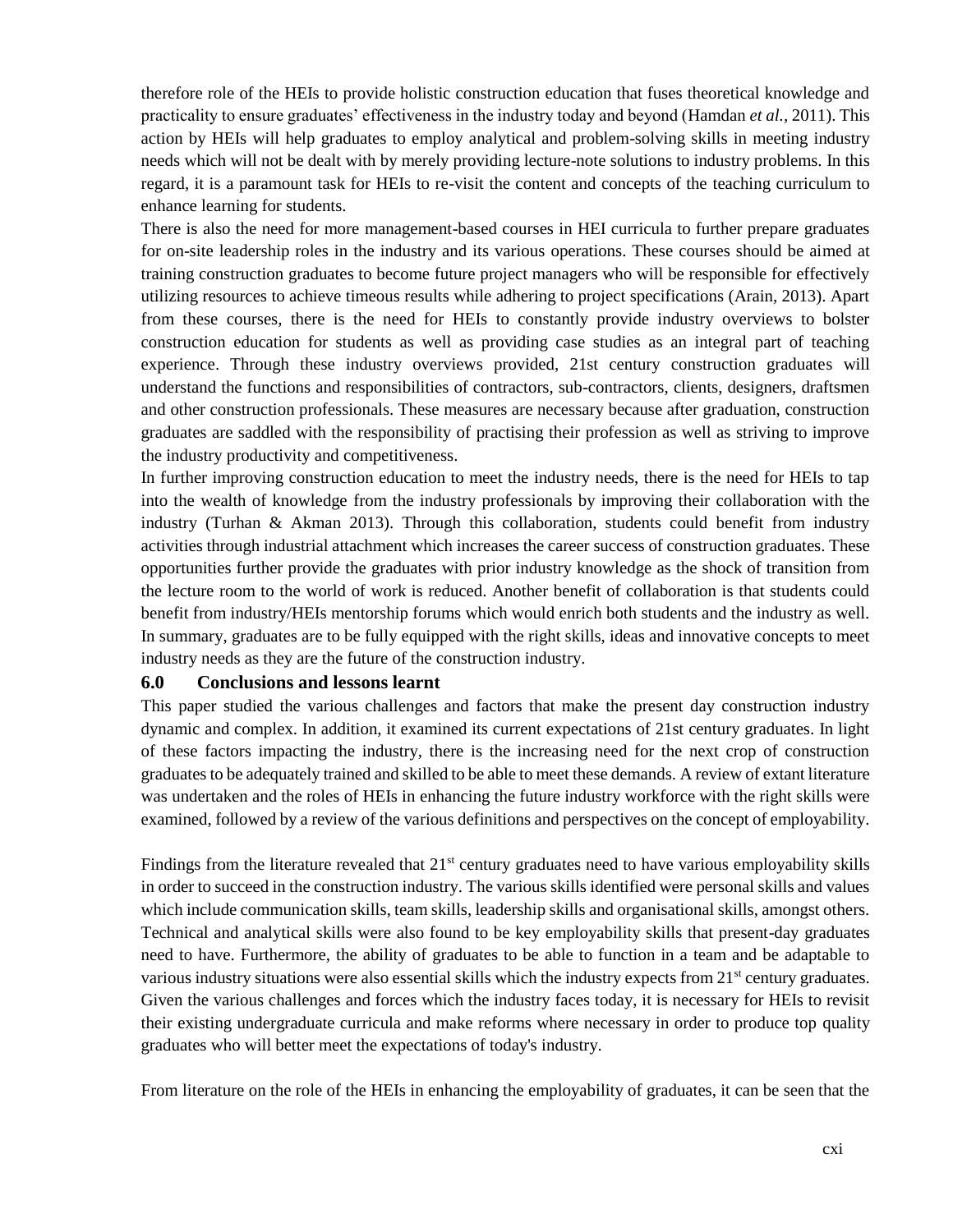construction industry has very high expectations of 21st century graduates. This implies that graduating without the prerequisite skills necessary to thrive in the industry not only disadvantages the graduates but also thwarts the expectations of the industry. It is therefore recommended that HEIs curricula sufficiently strike a balance between theoretical knowledge and practicality to provide a holistic approach in the upscaling of construction education.

The findings from this study are beneficial to present-day industry professionals, education researchers as well as HEI educators actively involved in the scope of construction education and pioneering the quest to meet the industry expectations. With the high expectations of the industry, future studies could be conducted to determine the various roles construction site experiences play and to identify educational activities which improve construction education in the present day.

#### **References**

Ahn, Y.H., Annie, R.P. & Kwon, H. 2012, Key competencies for US construction graduates: Industry perspective, *Journal of Professional Issues in Engineering Education and Practice,* vol. 138, no. 2, pp. 123-130, DOI: 10.1061/(ASCE)EI.1943-55410000089

Anaman, K.A. & Osei‐Amponsah, C. 2007, Analysis of the causality links between the growth of the construction industry and the growth of the macro‐economy in Ghana, *Construction Management and Economics,* vol. 25, no. 9, pp. 951-961, DOI:10.1080/01446190701411208

Arain, F. 2013, Enhancing employability of young professionals in construction industry, *International Journal of Construction Project Management,* vol. 5, no. 1, pp. 43.

Archer, W. & Davison, J. 2008, Graduate employability, *The Council for Industry and Higher Education* Ariana, S.M. 2010, Some thoughts on writing skills, *Annals of the University of Oradea, Economic* 

*Science Series,* vol. 19, no. 1, pp. 134-140.

Ayarkwa, J., Adinyira, E. & Osei-Asibey, D. 2012, Industrial training of construction students: Perceptions of training organizations in Ghana, *Education Training,* vol. 54, no. 2/3, pp. 234-249, DOI http://dx.doi.org/10.1108/00400911211210323

Bennett, R. 2002, Employers' demands for personal transferable skills in graduates: A content analysis of 1000 job advertisements and an associated empirical study, *Journal of Vocational Education and training,* vol. 54, no. 4, pp. 457-476, DOI - 10.1080/13636820200200209

Billet, S. 2011, *Curriculum and pedagogic bases for effectively integrating practice-based experiences,* Australian Learning and Teaching Council.

Christodoulou, S. 2004, Educating civil engineering professionals of tomorrow, *Journal of Professional Issues in Engineering Education and Practice,* vol. 130, no. 2, pp. 90-94, DOI: 10.1061/(ASCE)1052-3928(2004)130:2(90)

Confederation of British Industry (CBI). 2009. *Future fit: Preparing graduates for the world of work*, London. Available online at: www.agcas.org.uk/assests/download?file=941&parent=383

Conrad, D. & Newberry, R. 2012, Identification and instruction of important business communication skills for graduate business education, *Journal of Education for Business,* vol. 87, no. 2, pp. 112-120.

- Cornelissen, J. & Van Wyk, A. 2007, Professional socialisation: An influence on professional development and role definition, *South African Journal of Higher Education,* vol. 21, no. 7.
- Cox, M.F., Berry, C.A. & Smith, K.A. 2009, Development of a leadership, policy, and change course for science, technology, engineering, and mathematics graduate students, *Journal of STEM Education: Innovations and Research,* vol. 10, no. 3/4, p. 9.

Dacre Pool, L. & Sewell, P. 2007, The key to employability: developing a practical model of graduate employability, *Education Training,* vol. 49, no. 4, pp. 277-289.

Barbara De La Harpe, Alex Radloff & John Wyber (2000), Quality and generic (professional)

skills, *Quality in Higher Education,* vol. 6, no. 3, pp. 231-243,– DOI - 10.1080/13538320020005972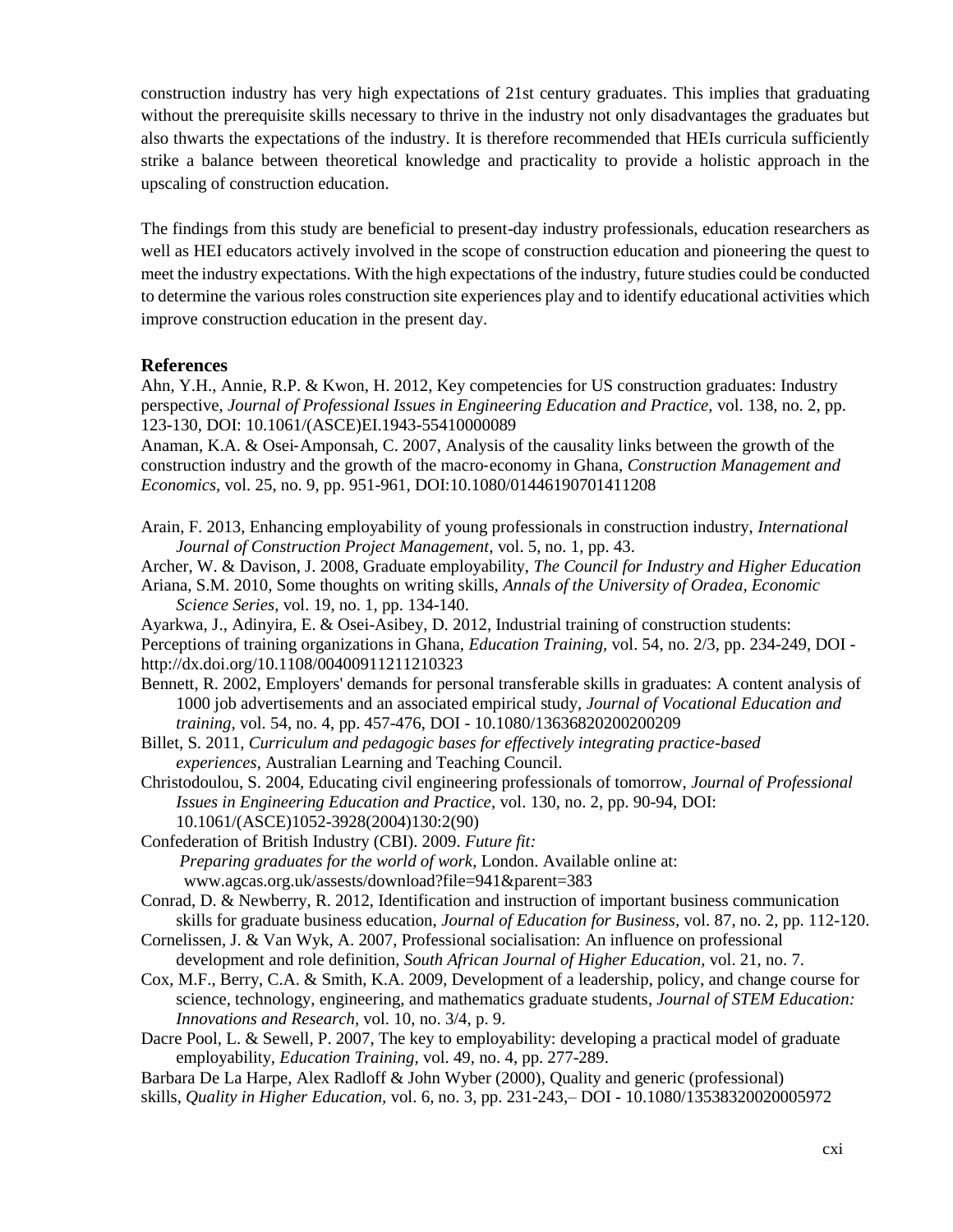- Durrani, N. & Tariq, V.N. 2012, The role of numeracy skills in graduate employability, *Education Training,* vol. 54, no. 5, pp. 419-434, DOI - http://dx.doi.org/10.1108/00400911211244704
- Finch, D.J., Hamilton, L.K., Baldwin, R. & Zehner, M. 2013, An exploratory study of factors affecting undergraduate employability, *Education Training,* vol. 55, no. 7, pp. 681-704, DOI http://dx.doi.org/10.1108/ET-07-2012-0077
- Gill, A. & Lashine, S. 2003, Business education: A strategic market-oriented focus, *International Journal of Educational Management,* vol. 17, no. 5, pp. 188-194, DOI http://dx.doi.org/10.1108/09513540310484904
- Hamdan, H., Yusof, F., Omar, D., Abdullah, F., Nasrudin, N. & Abullah, I.C. 2011, University industrial linkages: Relationship towards economic growth and development in Malaysia, *World Academy of Science, Engineering and Technology,* vol. 5, no. 10, pp. 27-34.
- Harvey, L. 2001, Defining and measuring employability, *Quality in Higher Education,* vol. 7, no. 2, pp. 97-109.
- Hunter, A., Laursen, S.L. & Seymour, E. 2007, Becoming a scientist: The role of undergraduate research in students' cognitive, personal, and professional development, *Science education,* vol. 91, no. 1, pp. 36-74.
- Jackson, D. 2016, Re-conceptualising graduate employability: The importance of pre-professional
- identity, *Higher Education Research & Development,* pp. 1-15, DOI 10.1080/07294360.2016.1139551 Jackson, D. & Chapman, E. 2012, Non-technical competencies in undergraduate business degree
- programs: Australian and UK perspectives, *Studies in Higher Education,* vol. 37, no. 5, pp. 541-567, DOI - 10.1080/03075079.2010.527935
- Lievens, F. & Sackett, P.R. 2012, The validity of interpersonal skills assessment via situational judgment tests for predicting academic success and job performance, *Journal of Applied Psychology,* vol. 97, no. 2, p. 460.
- Mason, G., Williams, G. & Cranmer, S. 2009, Employability skills initiatives in higher education: What effects do they have on graduate labour market outcomes? *Education Economics,* vol. 17, no. 1, pp. 1-30.
- David Rae, (2007), "Connecting enterprise and graduate employability: Challenges to the higher education culture and curriculum?, *Education Training,* vol. 49, no. 8/9, pp. 605-619, DOI http://dx.doi.org/10.1108/00400910710834049
- Mihail, D.M. 2006, Internships at Greek universities: An exploratory study, *Journal of Workplace Learning,* vol. 18, no. 1, pp. 28-41, DOI 10.1108/13665620610641292
- Moreland, N. 2006, Entrepreneurship and higher education: An employability perspective, *Learning & employability series,* ESECT, York*.*.
- Müller, R. & Turner, R. 2010, Leadership competency profiles of successful project managers, *International Journal of Project Management,* vol. 28, no. 5, pp. 437-448.
- O'Leary, S. 2016, Graduates' experiences of, and attitudes towards, the inclusion of employability-related support in undergraduate degree programmes: Trends and variations by subject discipline and gender, *Journal of Education and Work*, DOI - 10.1080/13639080.2015.1122181
- Omondi, O.S. 2008, Building construction technicians' training: Its relevance to the modern construction industry In Kenya", *Construction in Developing Countries,* p. 1.
- Rawlins, J. & Marasini, R. 2011, Are the construction graduates on CIOB accredited degree courses
- meeting the skills required by the industry?, *Procs 27th Annual ARCOM Conference,* 5-7 September
- 2011, Bristol, UK, Association of Researchers in Construction *Management,* vol. 167, p. 174.
- Reid, A., Dahlgren, L.O., Petocz, P. & Dahlgren, M.A. 2008, Identity and engagement for professional formation, *Studies in Higher Education,* vol. 33, no. 6, pp. 729-742.
- Reid, J.R. & Anderson, P.R. 2012, Critical thinking in the business classroom, *Journal of Education for Business,* vol. 87, no. 1, pp. 52-59.
- Rothwell, A. & Arnold, J. 2007, Self-perceived employability: Development and validation of a scale, *Personnel Review,* vol. 36, no. 1, pp. 23-41.
- Rothwell, A., Herbert, I. & Rothwell, F. 2008, Self-perceived employability: Construction and initial validation of a scale for university students, *Journal of Vocational Behavior,* vol. 73, no. 1, pp. 1-12